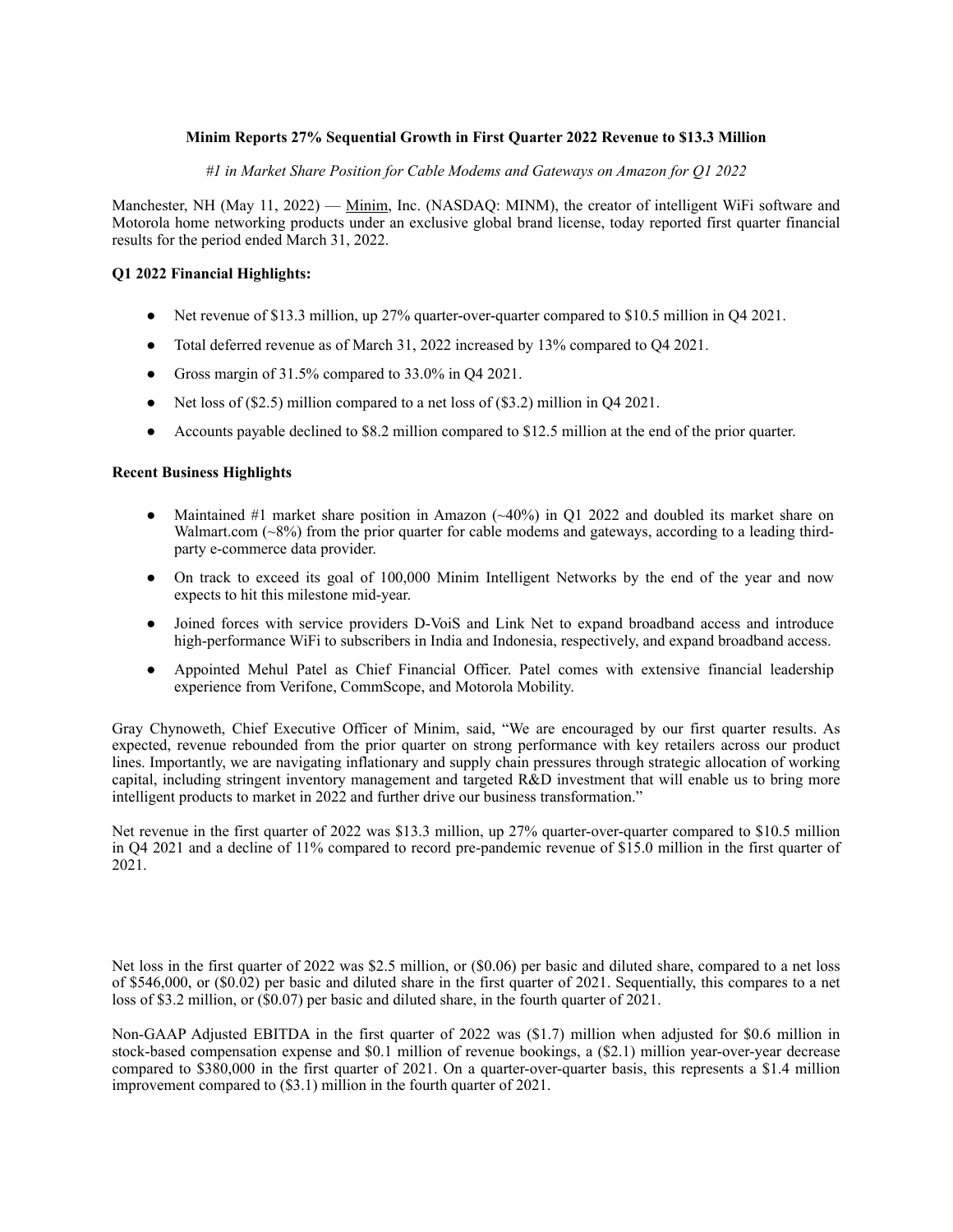At the end of Q1 2022, the company had \$10.5 million of cash, cash equivalents and restricted cash compared to \$13.1 million at the end of 2021. The company had \$1.1 million in availability for borrowing under its \$25.0 million credit facility at March 31, 2022.

Deferred revenue as of March 31, 2022 was \$832,000 compared with \$735,000 as of December 31, 2021.

## **Business Outlook**

"While our industry has seen a return to pre-pandemic sales levels, we're excited about the vast opportunity in our healthy, massive market," said Nicole Zheng, President and CMO of Minim. "Consumers continue to demand advanced connectivity solutions, evidenced by WiFi 6 mesh adoption, which grew from 15% of purchases to 60% of purchases in 2021. Consumers will continue to upgrade their home networks to support the increasing broadband speeds available. They will expect solutions that can optimize and secure the expanding number of connected devices in the home, which grew from 13 to 16 devices per US broadband home just last year<sup>1</sup>. For these reasons, we are focused on delivering exceptional value to our customers with high-quality, intelligent products and have been rewarded with outsized growth in the market."

# **Non-GAAP Financial Measure**

In addition to financial measures prepared in accordance with generally accepted accounting principles in the United States ("GAAP"), this news release contains the non-GAAP financial measures Adjusted EBITDA, which we define as GAAP net income (loss) plus depreciation of fixed assets and amortization of intangible assets, other (expense) income, net, income tax provision, material one-time expenses and income, and stock-based compensation expenses, and Revenue Bookings, which we define as GAAP Revenue, which was \$13.3 million for Q1 2022, plus the change in deferred revenue recorded within the financial reporting period being disclosed, which amounted to \$0.1 million for Q1 2022.

We use these non-GAAP financial measures in internal forecasts and models when establishing internal operating budgets, supplementing the financial results and forecasts reported to our Board of Directors, and evaluating shortterm and long-term operating trends in our operations. We believe that these measures provide an enhanced understanding of our underlying operational measures to manage the business, to evaluate performance compared to prior periods and the marketplace, and to establish operational goals.

Minim believes that these non-GAAP financial measures are also useful to investors and analysts in comparing its performance across reporting periods on a consistent basis. These supplemental financial measures exclude costs incurred and related to the merger with Cadence Connectivity, Inc. as the company deems these costs as one-time in nature.

<sup>1</sup>"Parks Associates: US Internet Households Have an Average of 16 ...." 27 Apr. 2022, https://www.prnewswire.com/ news-releases/parks-associates-us-internet-households-have-an-average-of-16-connected-devices-301534180.html. Accessed 5 May. 2022.

These non-GAAP financial measures should not be considered in isolation or as a substitute for financial information provided in accordance with GAAP. These financial measures may not be computed in the same manner as similarly titled measures used by other companies. We expect to continue to incur expenses similar to the financial adjustments described above and investors should not infer from our presentation of these non-GAAP financial measures that these costs are unusual, infrequent or non-recurring.

# **Conference Call Details Date/Time:**

Minim will host a conference call today, May 11, 2022, at 8:30 a.m. ET to discuss these results. To participate, please access the live webcast at https://ir.minim.co/, or by dialing (866) 393-7958 (US) or (706) 643-5255 (international) and referencing code 6197831.

A slide presentation will accompany management's remarks and will be accessible five minutes prior to the start of the call via the following link: https://ir.minim.co. A recording of the call will also be made available afterwards through the investor information section of the company's website.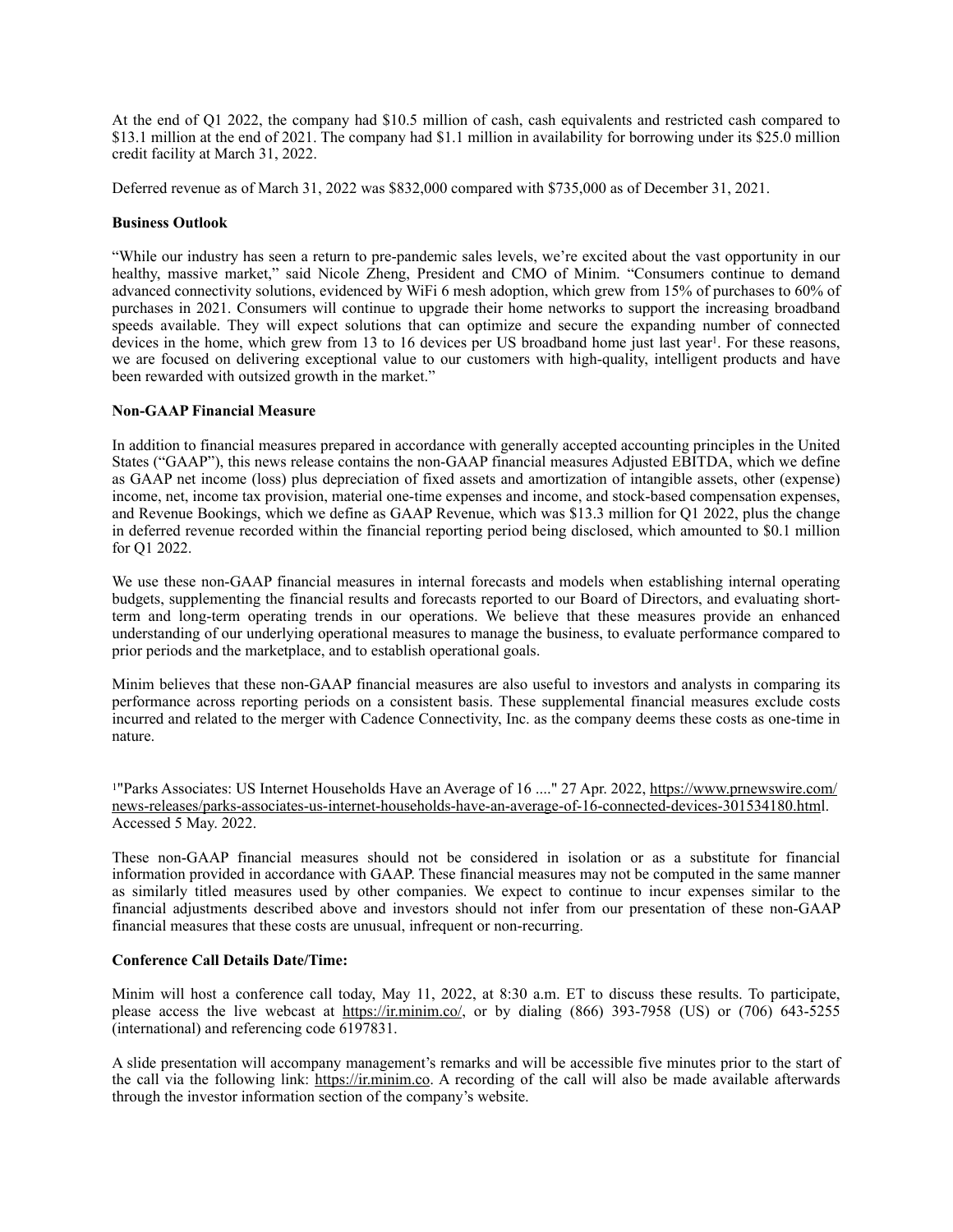#### **About Minim**

Minim, Inc. (NASDAQ: MINM) was born in 1977 as a networking company and now delivers intelligent software to protect and improve the WiFi connections we depend on to work, learn, and live. Minim's cloud platform powers intuitive apps and a variety of routers, helping customers take control of their connected experience and privacy. Headquartered in Manchester, N.H., Minim holds the exclusive global license to design and manufacture consumer networking products under the Motorola brand. To learn more, visit https://www.minim.com.

*MOTOROLA and the Stylized M Logo are trademarks or registered trademarks of Motorola Trademark Holdings, LLC and are used under license.*

### **About Motorola Strategic Brand Partnerships**

For over 90 years the Motorola brand has been known around the world for high quality, innovative and trusted products. Motorola's Strategic Brand Partnership program seeks to leverage the power of this iconic brand by teaming with dynamic companies who offer unique, high-quality products that enrich consumers' lives. Strategic brand partners work closely with Motorola engineers while developing and manufacturing their products, ensuring that their products meet the exacting safety, quality, and reliability standards that consumers have come to expect from Motorola. To learn more about Motorola strategic brand partnerships, follow us @ShopMotorola.

#### **Forward-Looking Statements**

This press release contains "forward-looking statements", within the meaning of the safe harbor provisions of the U.S. Private Securities Litigation Reform Act of 1995. Such forward-looking statements relate to Minim's plans, expectations, and intentions. Actual results may be materially different from expectations as a result of known and unknown risks, including: risks associated with Minim's potential inability to realize intended benefits of the acquisition by merger of Zoom Connectivity, Inc.; the potential increase in tariffs on the company's imports; the potential difficulties and supply interruptions from moving the manufacturing the company's products in Vietnam; risks relating to global semiconductor shortages; potential changes in NAFTA; the potential need for additional funding which Minim may be unable to obtain; declining demand for certain of Minim's products; delays, unanticipated costs, interruptions or other uncertainties associated with Minim's production and shipping; Minim's reliance on several key outsourcing partners; uncertainty of key customers' plans and orders; risks relating to product certifications; Minim's dependence on key employees; uncertainty of new product development, including certification and overall project delays, budget overruns; the risk that newly introduced products may contain undetected errors or defects or otherwise not perform as anticipated; costs and senior management distractions due to patent related matters; risks from a material weakness in our internal control over financial reporting; the impact of the COVID-19 pandemic; risks associated with macroeconomic factors including supply chain issues, inflation, tightening of money markets and labor shortages; and other risks set forth in Minim's filings with the Securities and Exchange Commission. Minim cautions readers not to place undue reliance upon any such forward-looking statements, which speak only as of the date made. Minim expressly disclaims any obligation or undertaking to release publicly any updates or revisions to any such statements to reflect any change in Minim's expectations or any change in events, conditions or circumstance on which any such statement is based.

### **Media Contact:**

Nicole Zheng, President & CMO nicole@minim.com

#### **Investor Relations Contact:**

James Carbonara james@haydenir.com (646) 755-7412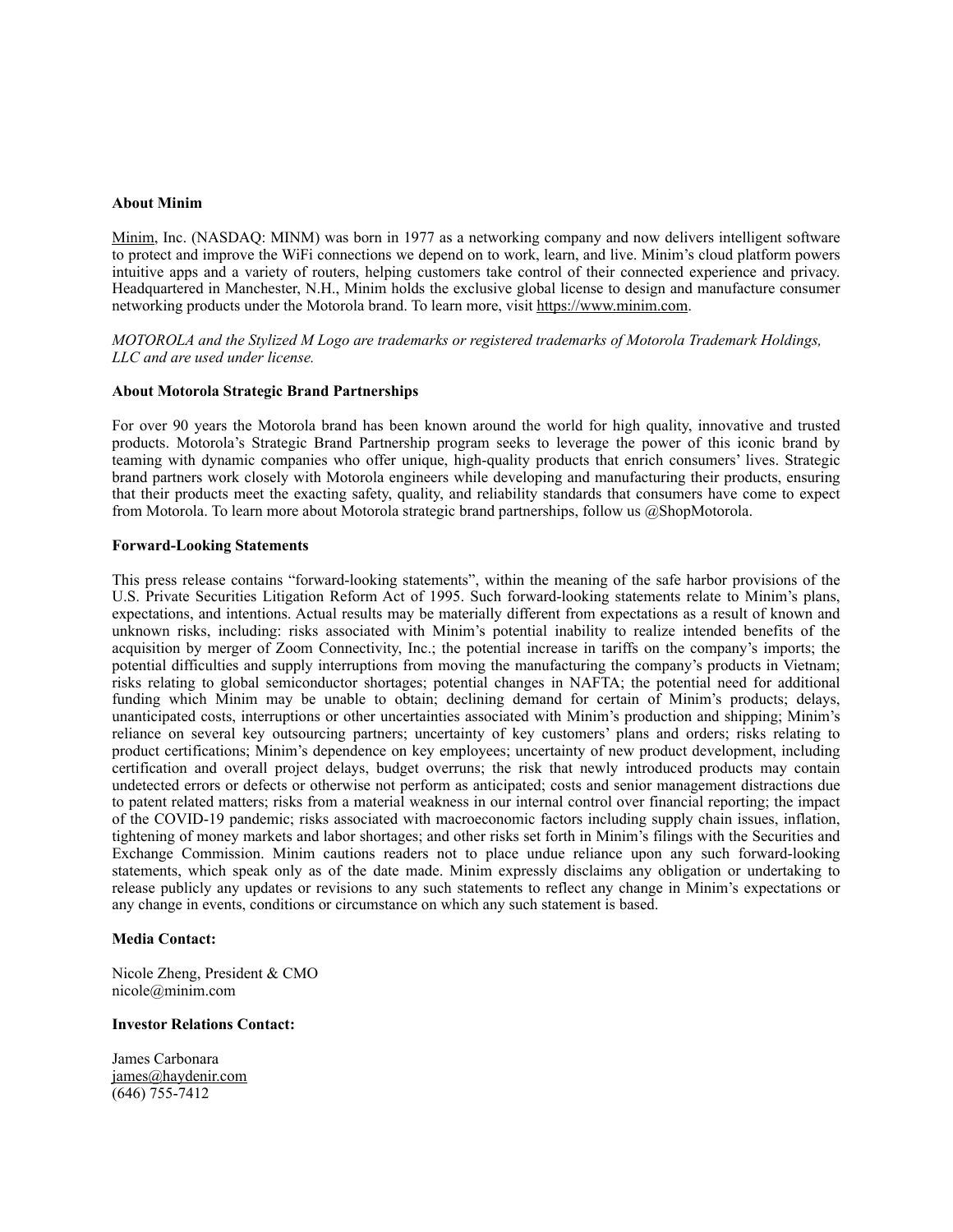# **— Tables Follow –**

# **MINIM, INC. Consolidated Balance Sheet (Unaudited) (in thousands, except share data)**

|                                                   | March 31, 2022<br>(Unaudited) |        | December 31,<br>2021      |        |
|---------------------------------------------------|-------------------------------|--------|---------------------------|--------|
| <b>ASSETS</b>                                     |                               |        |                           |        |
| Current assets                                    |                               |        |                           |        |
| Cash and cash equivalents                         | $\mathsf{\$}$                 | 10,049 | $\boldsymbol{\mathsf{S}}$ | 12,570 |
| Restricted cash                                   |                               | 500    |                           | 500    |
| Accounts receivable, net                          |                               | 5,202  |                           | 4,881  |
| Inventories, net                                  |                               | 29,957 |                           | 32,503 |
| Prepaid expenses and other current assets         |                               | 642    |                           | 588    |
| Total current assets                              |                               | 46,350 |                           | 51,042 |
|                                                   |                               |        |                           |        |
| Equipment, net                                    |                               | 806    |                           | 763    |
| Operating lease right-of-use assets               |                               | 196    |                           | 242    |
| Goodwill                                          |                               | 59     |                           | 59     |
| Intangible assets, net                            |                               | 232    |                           | 262    |
| Other assets                                      |                               | 645    |                           | 545    |
| <b>Total assets</b>                               | $\mathsf{\$}$                 | 48,288 | $\sqrt{\ }$               | 52,913 |
|                                                   |                               |        |                           |        |
| <b>LIABILITIES AND STOCKHOLDERS' EQUITY</b>       |                               |        |                           |        |
| Current liabilities                               |                               |        |                           |        |
| Bank credit line                                  | $\$$                          | 7,072  | $\$$                      | 5,065  |
| Accounts payable                                  |                               | 8,208  |                           | 12,458 |
| Current maturities of long-term debt              |                               | 8      |                           | 34     |
| Current maturities of operating lease liabilities |                               | 124    |                           | 143    |
| Accrued expenses                                  |                               | 4,750  |                           | 5,280  |
| Deferred revenue, current                         |                               | 404    |                           | 292    |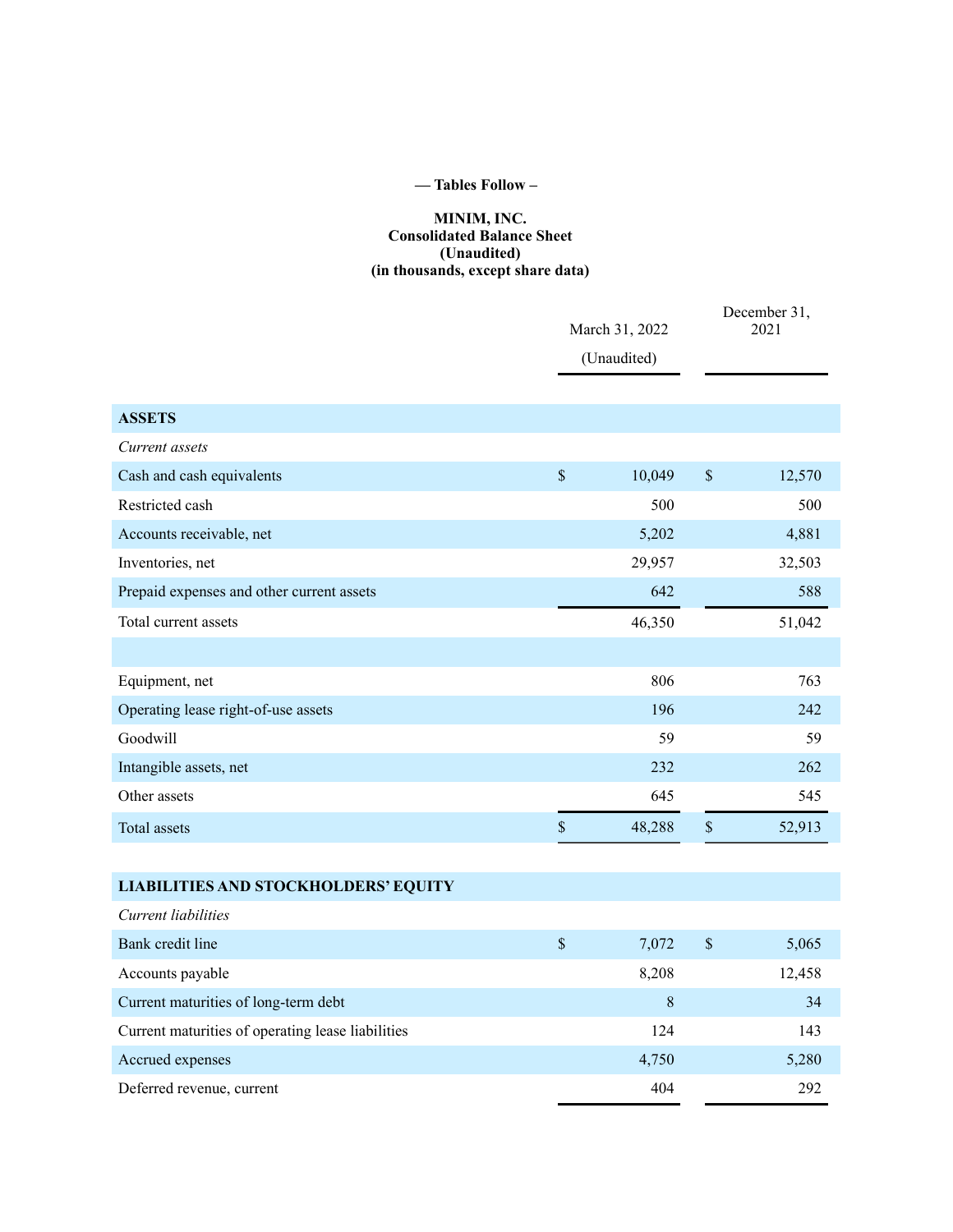| Total current liabilities                                                                                                      | \$<br>20,566 | \$ | 23,272    |
|--------------------------------------------------------------------------------------------------------------------------------|--------------|----|-----------|
|                                                                                                                                |              |    |           |
| Operating lease liabilities, less current maturities                                                                           | 72           |    | 99        |
| Deferred revenue, noncurrent                                                                                                   | 428          |    | 444       |
| <b>Total liabilities</b>                                                                                                       | 21,066       | \$ | 23,815    |
|                                                                                                                                |              |    |           |
| Stockholders' equity                                                                                                           |              |    |           |
| Common stock: Authorized: 60,000,000 shares at \$0.01 par                                                                      |              |    |           |
| value; issued and outstanding: 46,065,817 shares at March 31,<br>2022 and 45,885,043 shares at December 31, 2021, respectively | 461          |    | 459       |
| Additional paid in capital                                                                                                     | 89,972       |    | 89,313    |
| Accumulated deficit                                                                                                            | (63,212)     |    | (60, 674) |
| Total stockholders' equity                                                                                                     | 27,222       |    | 29,098    |
| Total liabilities and stockholders' equity                                                                                     | \$<br>48,288 | S  | 52,913    |

# **MINIM, INC. Consolidated Statements of Operations (Unaudited) (in thousands, except share data)**

|                            |                           | Three Months Ended<br>March 31, |               |        |
|----------------------------|---------------------------|---------------------------------|---------------|--------|
|                            |                           | 2022                            |               | 2021   |
|                            |                           |                                 |               |        |
| Net sales                  | $\boldsymbol{\mathsf{S}}$ | 13,299                          | $\mathsf{\$}$ | 15,018 |
| Cost of sales              |                           | 9,108                           |               | 9,914  |
| Gross profit               |                           | 4,191                           |               | 5,104  |
|                            |                           |                                 |               |        |
| Operating expenses:        |                           |                                 |               |        |
| Selling and marketing      |                           | 3,652                           |               | 3,174  |
| General and administrative |                           | 1,451                           |               | 1,077  |
| Research and development   |                           | 1,543                           |               | 1,389  |
| Total operating expenses   |                           | 6,646                           |               | 5,640  |
|                            |                           |                                 |               |        |
| Operating income (loss)    |                           | (2,455)                         |               | (536)  |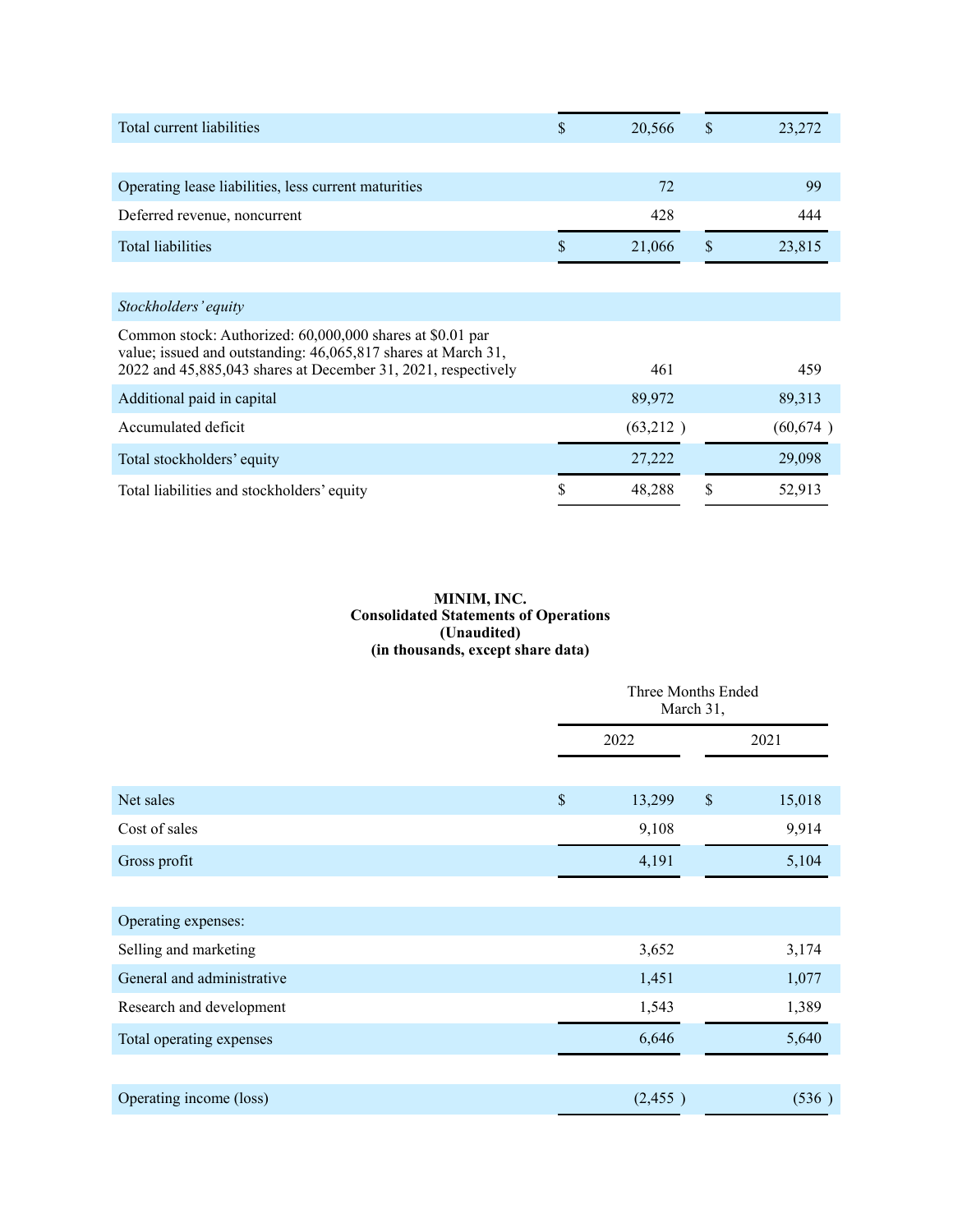| Other income (expense):                               |               |                |
|-------------------------------------------------------|---------------|----------------|
| Interest income (expense), net                        | (78)          | (28)           |
| Other, net                                            |               | 20             |
| Total other income (expense)                          | (78)          | (8)            |
|                                                       |               |                |
| Income (loss) before income taxes                     | (2,533)       | (544)          |
|                                                       |               |                |
| Income taxes                                          | 6             | $\overline{2}$ |
|                                                       |               |                |
| Net loss                                              | \$<br>(2,539) | \$<br>(546)    |
|                                                       |               |                |
| Net income (loss) per share:                          |               |                |
| Basic and diluted                                     | \$<br>(0.06)  | $\$$<br>(0.02) |
|                                                       |               |                |
| Weighted average common and common equivalent shares: |               |                |
| Basic and diluted                                     | 46,003        | 35,254         |

### **MINIM, INC. Reconciliation of GAAP to Non-GAAP Measures (Unaudited) (in thousands, except share data)**

|                                                           | Three Months Ended March 31, |         |    |       |
|-----------------------------------------------------------|------------------------------|---------|----|-------|
|                                                           |                              | 2022    |    | 2021  |
| GAAP net loss to Non-GAAP Adjusted EBITDA reconciliation: |                              |         |    |       |
| GAAP-based net income (loss)                              | \$.                          | (2,539) | -8 | (546) |